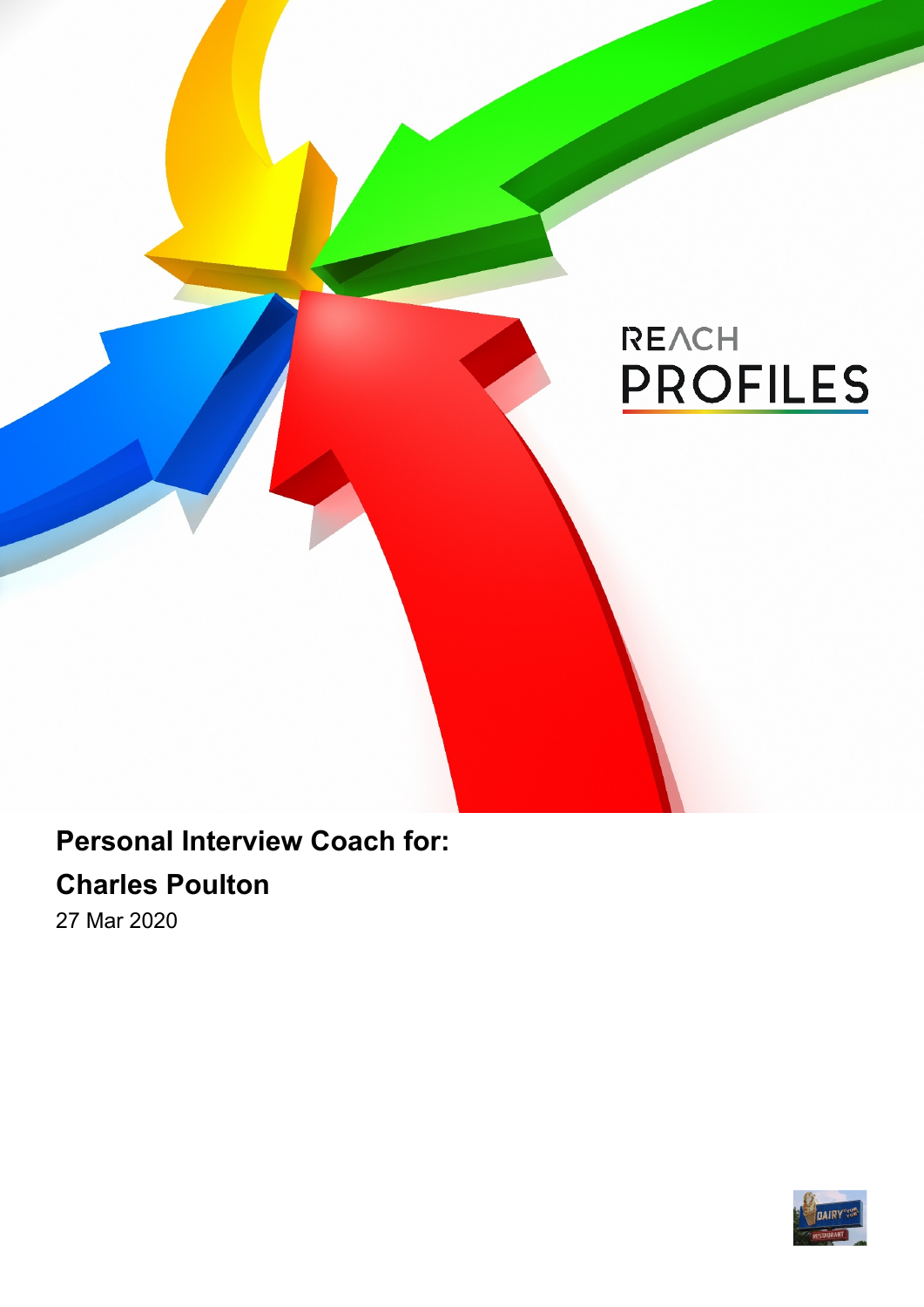### Contents

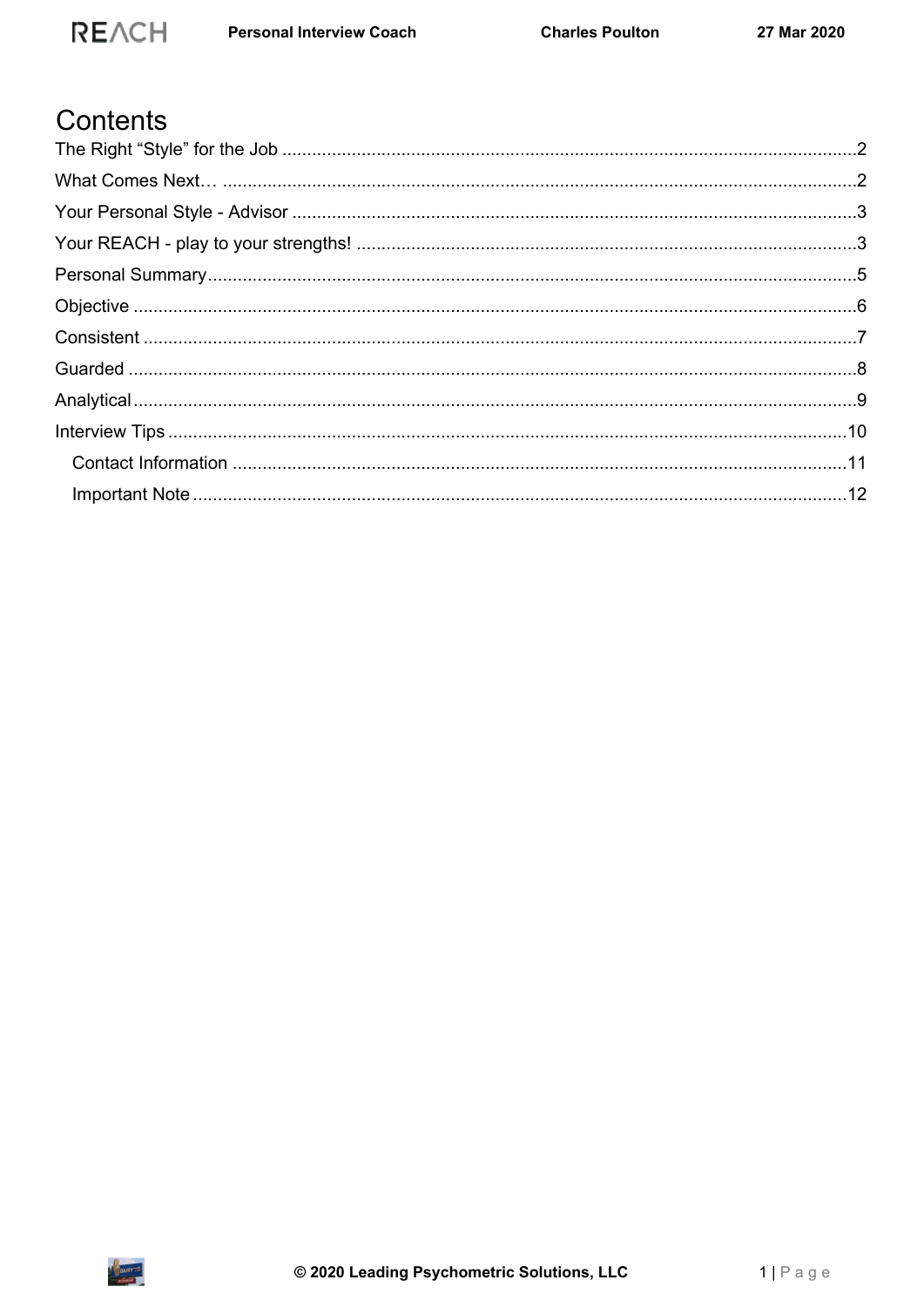## <span id="page-2-0"></span>The Right "Style" for the Job

**REACH** 

By the time you arrive for an interview, your potential employer is probably familiar with most of your qualifications such as your educational background, professional training and work experience. This information is usually described thoroughly in your job application or resumé.

So why interview? One important reason is that the interviewer wants to know if your personal style will be a good fit for the position and for the team or organization. Your style can affect the way you approach others as well as the way in which you approach goals, both of which are important parts of nearly every job. Experience shows that people with certain personal styles tend to perform better, have greater satisfaction and stay longer in certain work environments. Therefore, understanding your personal style and knowing how to present yourself can give you an edge in the interviewing process.

Understanding your personal style to prepare for an interview is not an attempt to appear to be somebody that you are not. Rather, knowing yourself better will allow you to present your strengths with confidence and relate them directly to the position you are seeking. You can ask the right questions to discover the personal style a manager may be looking for – and determine if you could be the best fit for the job!

Remember, we should never allow ourselves to be limited by the preconceived notions of others.

### <span id="page-2-1"></span>What Comes Next…

The Personal Interview Coach is based on the REACH Profile assessment; a scientifically validated personality survey used by corporations and government agencies around the globe for selection, coaching, team building and leadership development.

The REACH Profile measures ten style-based dimensions of personality (traits). This report describes four key dimensions of your personal style based on your responses to the REACH Profile. The report includes:

- Overview of your personal style dimensions
- Insight into how your personal style may impact your approach to work and relationships
- Elements of the work environment that may be most appealing
- Factors to consider when interviewing for a position based on your style
- Practice questions designed to explore strengths and overcome challenges of your style
- Interview tips for all personal styles

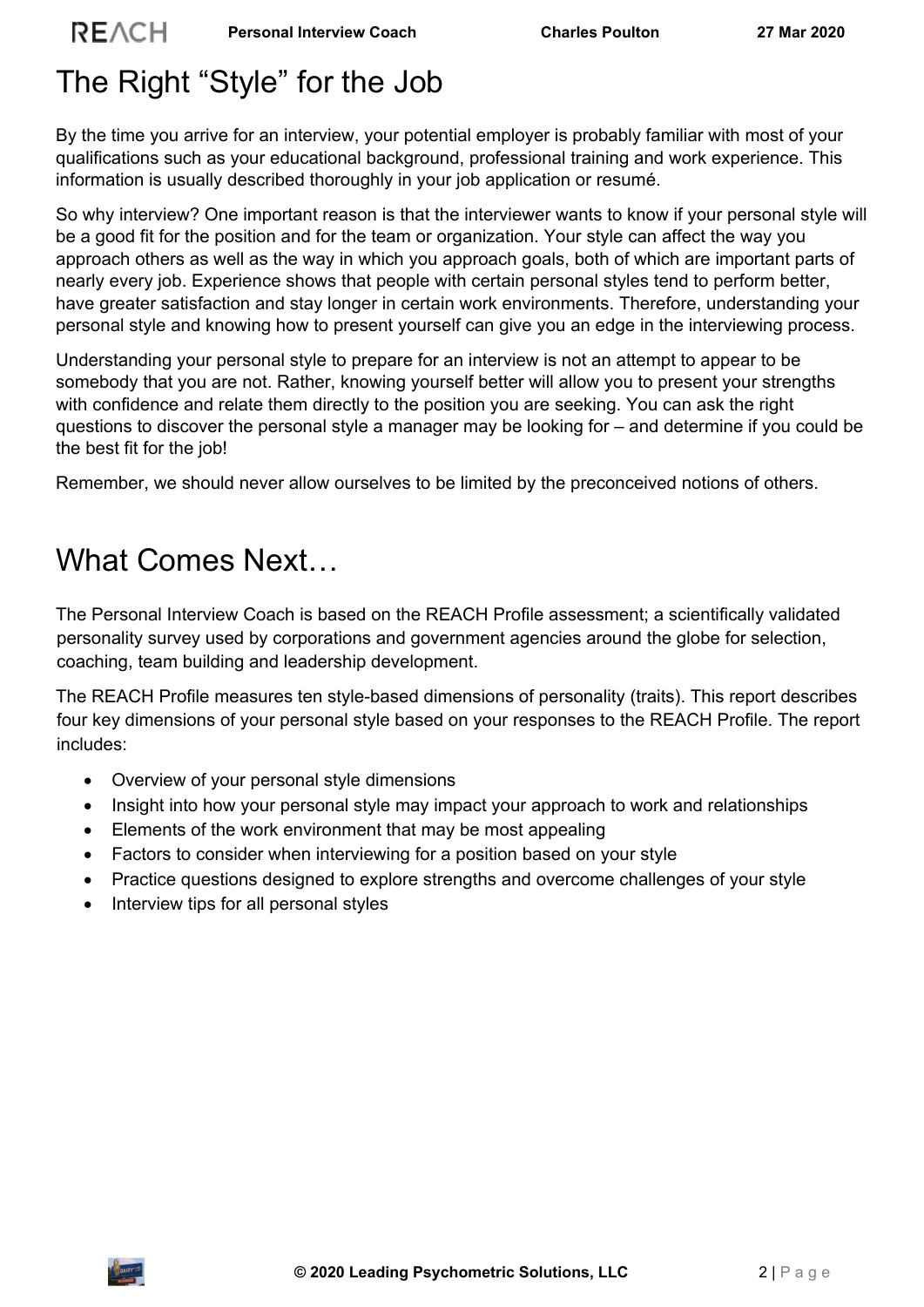## <span id="page-3-0"></span>Your Personal Style - Advisor

**REACH** 

A widely accepted method of determining personal style is based on two factors: the manner in which a person relates to others (measued by our Relating Style Dimensions) and the manner in which a person completes tasks and assignments (measured by our Achieving Style Dimensions). The approach one takes when relating to others can range from very guarded and reserved to very open and expressive. The approach one takes when completing tasks and assignments can range from very careful and methodical to quite bold and urgent. The Personal Interview Coach measures both approaches to determine your personal style as graphically depicted below:



**Advising Style Profile** - You tend to take a guarded approach to relating with others and a methodical approach when completing tasks and assignments. With the Advising Style Profile, you tend to enjoy understanding how things work and prefer to consider all alternatives when making decisions. You tend to have a more reserved style of communicating and prefer to avoid conflict by negotiating a logical and equitable solution.

## <span id="page-3-1"></span>Your REACH - play to your strengths!

Your REACH Zone (the shaded area) shows your agility in adapting to the strengths of all four style profiles. This zone helps to recognize how comfortably you interact with others (especially those with different styles), and where key strengths may be found in your style.

We can all adapt our style of working and communicating depending on the situation, however, spending a lot of time outside our REACH Zone can become tiring. For example, maybe we need to do a budget or our tax return, we can all we can all shift to the bottom left corner of the grid and focus on details, tasks and work through things methodically. For some of us, that takes a lot of effort and we find it tiring, for others we find it natural, even energizing. Alternately, maybe we find ourselves being nominated to lead an activity with a group of strangers in a training course, so we move up to the Coach or Driver quadrant depending on the activity. Some people thrive in these types of situations, while others find it challenging and tiring.

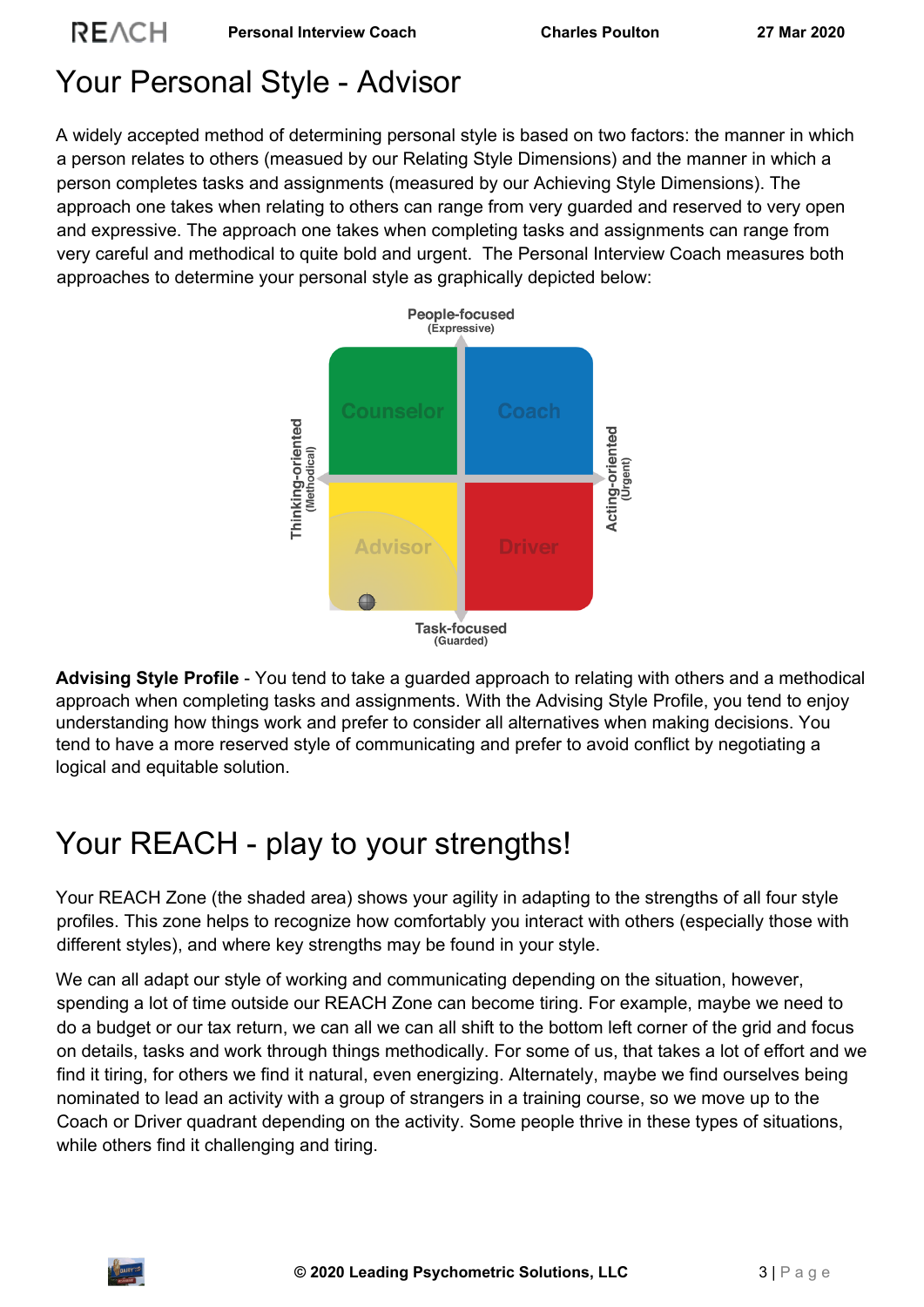

**Personal Interview Coach Charles Poulton 27 Mar 2020**

Your REACH Zone shows the area within which you may feel most comfortable exercising influence at work. In the context of considering job roles, people generally enjoy roles where a large portion of the role sees them working within their REACH Zone, which means they are working to their natural style and the role is more energizing than draining.

When thinking about the role you are applying for, you may consider talking to your interviewer about the strengths of your natural style (your REACH) and how these might be leveraged in the potential job. Exploring this during the interview allows you and the interviewer to better understand aspects of the job that may be a great fit as well as other aspects that may require a stretch on your part (allowing you to offer examples of how you have made similar stretches in past experiences). Skilled interviewers should not expect a perfect fit, but they will be looking for examples of your agility in responding to a variety of scenarios. Preparing those examples beforehand may make all the difference during your interview.

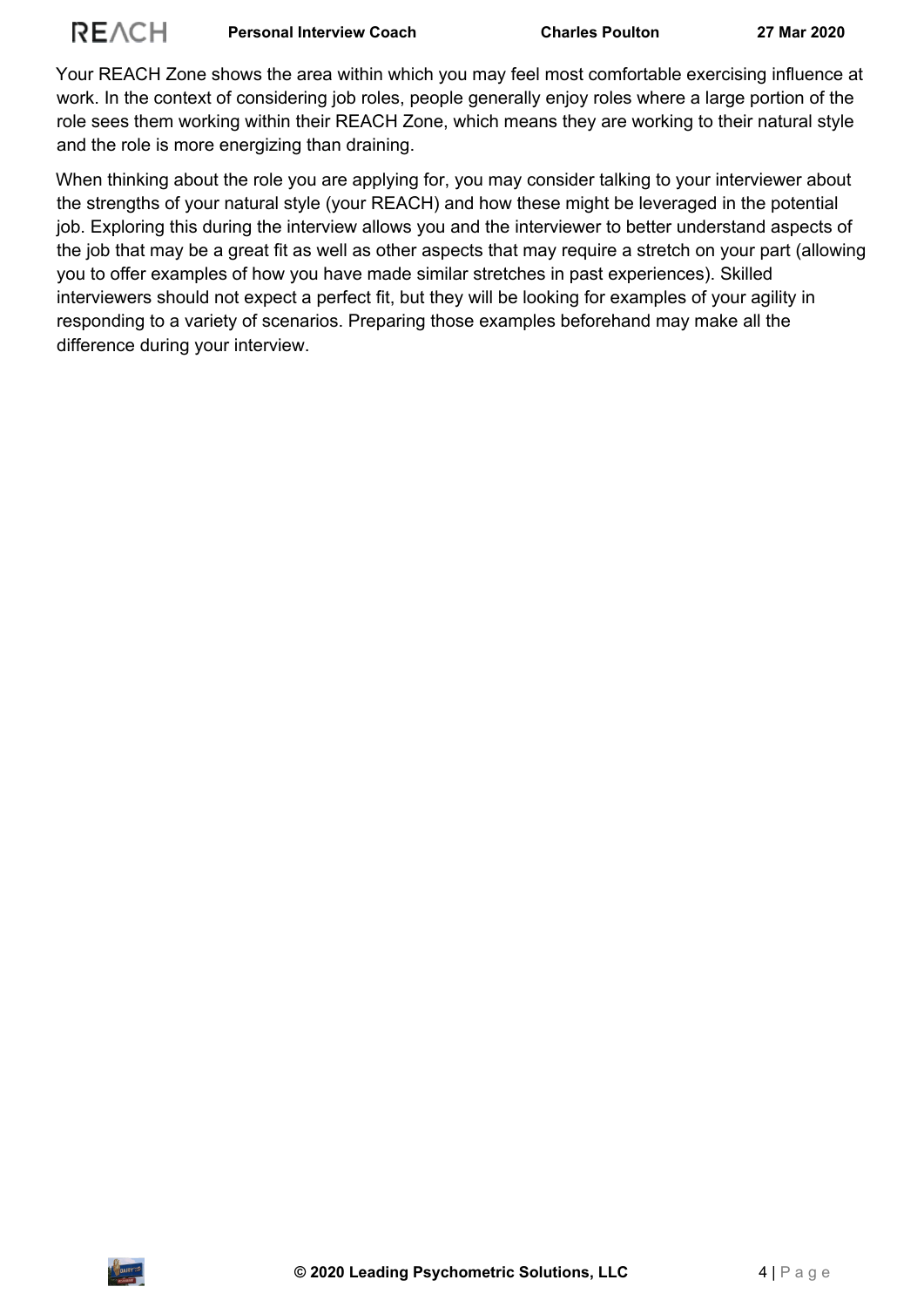## <span id="page-5-0"></span>Personal Summary

The Personal Interview Coach also measures ten dimensions of personal style, expressed as twenty distinct strengths. The following chart depicts these twenty strengths ranked by the level of influence each has on your approach to relationships and tasks:

|                   | <b>Achieving Dimensions</b> | <b>Relating Dimensions</b> |
|-------------------|-----------------------------|----------------------------|
| Most Influencing  | Consistent                  | Objective                  |
|                   | Analytical                  | Guarded                    |
|                   | Cautious                    | Independent                |
|                   | Intense                     | Contented                  |
|                   | Reflective                  | Trusting                   |
|                   | Confident                   | Skeptical                  |
|                   | Measured                    | Competitive                |
|                   | <b>Bold</b>                 | Social                     |
|                   | Intuitive                   | Expressive                 |
| Least Influencing | Flexible                    | Nurturing                  |

The four strengths that most significantly impact your personal style are highlighted below. Your strengths may influence the type of work environment that you may find most favorable and should be considered as you prepare to interview. These items are summarized below and discussed in detail on the following four pages.

### **Your Strengths:**

- Objective
- Consistent
- Guarded
- Analytical

### **Favorable Work Environment:**

- Structured environment where plans and decisions are based on practicality.
- Routine with stable and consistent expectations.
- Privacy is valued and personal interactions are kept to a minimum.
- Methodical pace with emphasis on doing things right.

### **Interview Tips:**

- Be friendly and build rapport before jumping into the specifics of the job.
- Highlight stability and dependability.
- Try not to rush the conversation if the interviewer opens with small talk.
- Take time to understand the big picture before diving into the details.

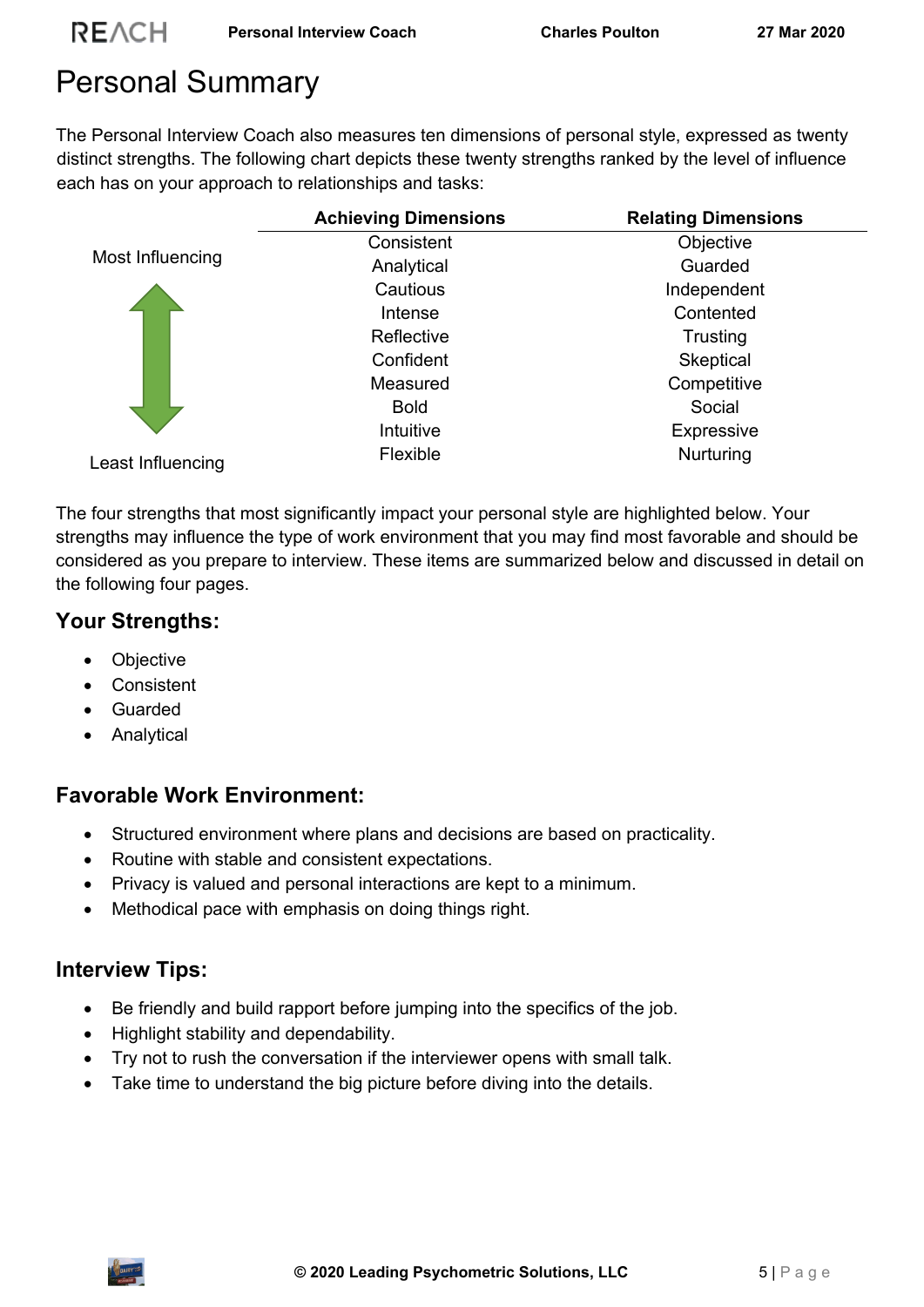## <span id="page-6-0"></span>**Objective**

### Consideration/Supporting Others

Consideration describes a person's tendency to consider the feelings and needs of others when making plans and decisions. People tend to be objective, nurturing or somewhere in between. Some jobs require individuals to be very close and nurturing to coworkers and customers, while other jobs have much more formal and distant characteristics. People who are nurturing are described as expressing more warmth and concern for others. People who are objective are described as being more distant and formal at work. Most people are somewhere in the middle; showing both distant and nurturing behavior depending on the situation.

#### About You:

You tend to be formal and objective in your approach to decisions and planning. You appreciate an environment where people take care of their own needs. You prefer to make decisions based on facts and the desired outcome instead of dwelling on how to make the decision or how it may impact coworkers. You try not to become emotionally involved when making decisions or solving problems. While others can count on you to lend a hand when needed, you are not likely to go out of your way to help. You like to stay focused on your assignments and try to remain neutral in office politics. Your objectivity can provide great balance in approaching complex problems and your desire to stay on task can keep the team moving along. At times your approach may be viewed as cold or harsh by more sensitive coworkers, but they know they can count on you for an impartial perspective.

### Favorable Work Environment:

Objective individuals may find the greatest job satisfaction in a workplace that is a more formal and professional environment where individuals do not need a lot of hand-holding to get the job done.

#### The Interview:

People who tend to be more objective should use the interview to show that while they might work best in a more formal and professional environment, they can build productive relationships with coworkers and function well in a more casual setting.

 If you are applying for a job in a workplace that is warm and friendly, as opposed to formal and professional, be prepared to show that you can loosen up appropriately and be a part of the team.

- Can you recall a time when your awareness of another person's feelings and emotions helped you at work? What happened and what did you learn from that experience?
- Describe a time when you sensed a change in a coworker's demeanor and you were able to adjust the way you related to that person. How did you know that person's demeanor had changed and how did you adjust?

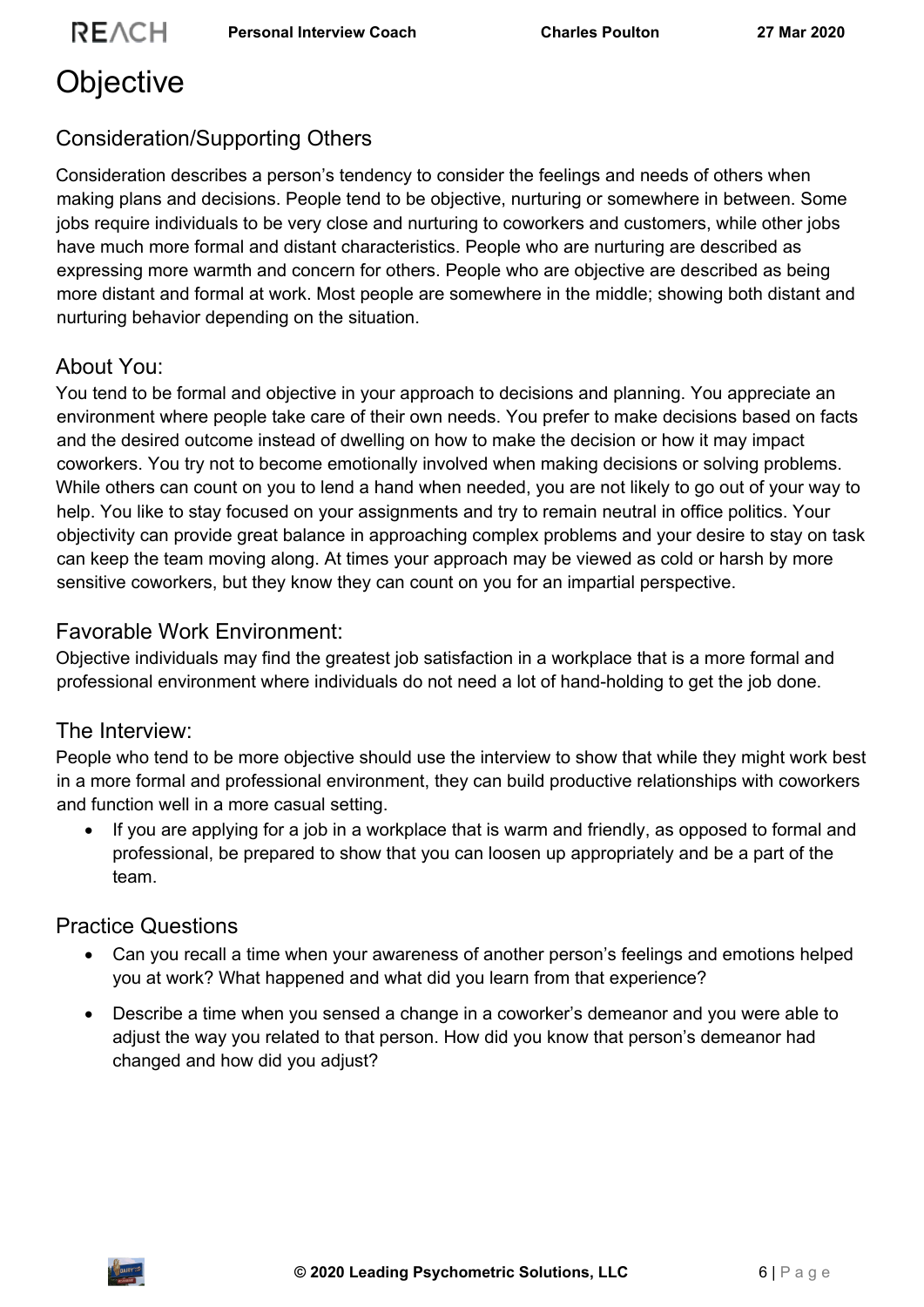## <span id="page-7-0"></span>**Consistent**

### Stability/Adaptability

Adaptability describes how a person handles with change. When faced with an unexpected situation, people tend to be reluctant, flexible or somewhere in between. Because of advancing technology, today's workplace is changing faster than ever. People who are more flexible are likely to view change as a positive opportunity or even as an adventure. Those who are more consistent prefer an environment that is stable and predictable. Most people are somewhere in the middle; comfortable in a secure setting, but flexible enough to make changes in order to perform new tasks.

#### About You:

You tend to be most content when there is structure and stability in the work place. If change is forced on you, especially in a hurry, you may resist and become stressed. You may occasionally question why changes are being made, especially if the changes do not appear to make sense to you. You feel much more comfortable with change if you are personally involved in the process.

You provide a stable "down to earth" perspective for your coworkers and you offer a consistent and predictable approach. You are fairly well organized and may become frustrated when something or someone causes a disruption to your routine. You are realistic in your time management, do not overpromise on commitments and others can have confidence that you will complete nearly all tasks timely and properly.

### Favorable Work Environment:

Consistent individuals may find the greatest job satisfaction in a workplace that provides a stable and predictable environment with clear routines, procedures and expectations.

#### The Interview:

People who tend to be more consistent should use the interview to highlight their stability and dependability, while making sure not to appear so rigid that they are unwilling to learn something new.

 If you are applying for a job in a workplace that requires flexibility and creativity, be prepared to discuss how you are willing to operate outside of the box when needed. Also, provide answers that show you can successfully handle changes at work.

- Describe a time when you had to quickly adjust to an unexpected change at work. What happened, how did you handle it and what did you learn from that experience?
- Can you recall a time when outdated rules and procedures kept you from being effective in your job? How did you successfully work around these rules to get your job done?

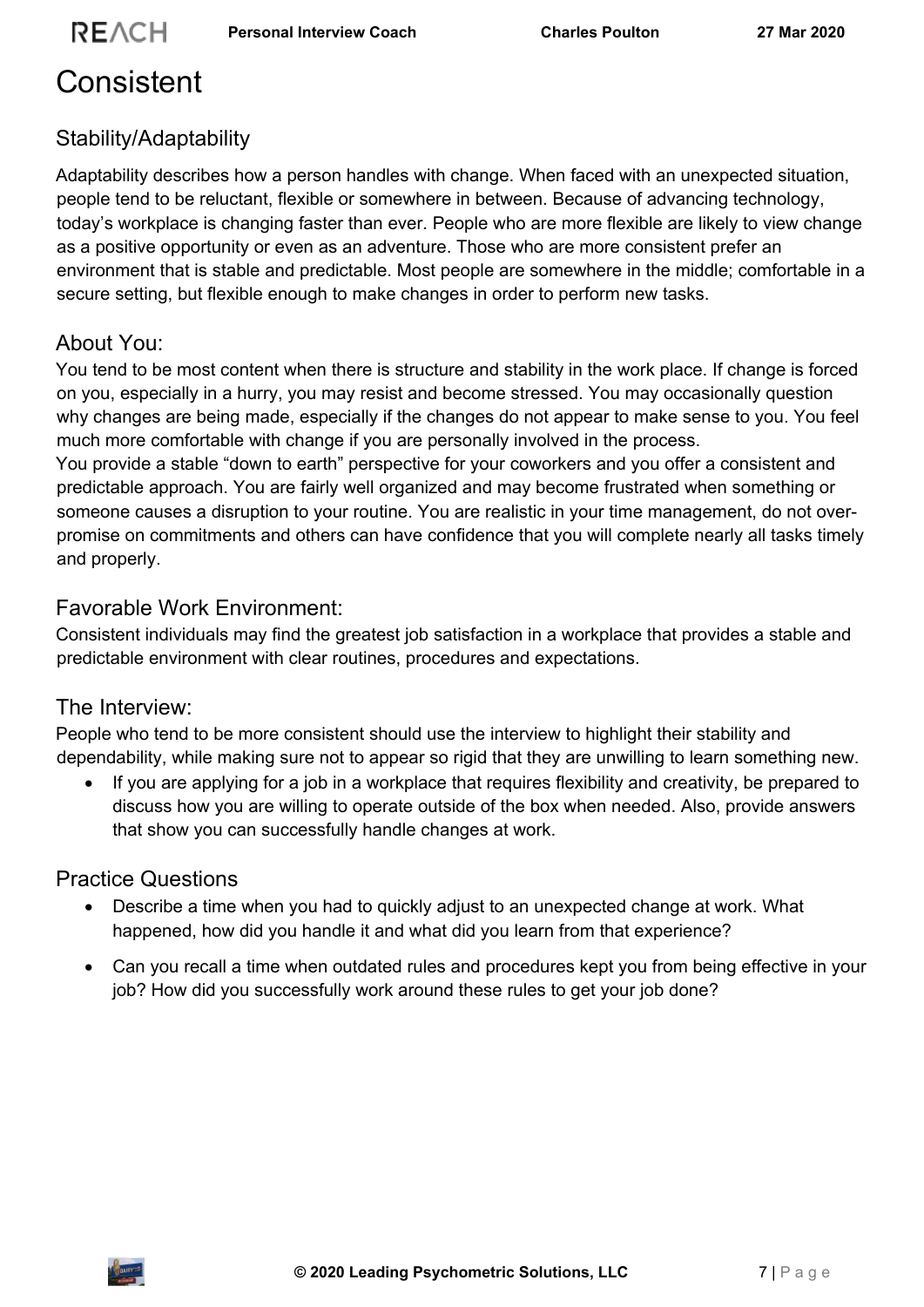## <span id="page-8-0"></span>Guarded

### Openness/Building Rapport

Openness describes a person's desire to learn and share personal information with others. People tend to be guarded, expressive or somewhere in between. Interacting with others and building rapport is an important part many jobs. How much a person is willing to share with others can have a strong impact on the kind of work that person is interested in. People who are approachable are usually described as being more open with others. People who tend to be stoic may be described as more private and standoffish in personal interactions. Most people are somewhere in the middle; confiding in others on occasion, while maintaining privacy at other times.

#### About You:

You are a fairly private person and value professional formality when interacting with customers and coworkers. You are often reserved in communication and may take a while to open up to others. You tend to be more focused on the task at hand rather than spending time building rapport with small talk and casual conversation. Emotions are something you carefully control and you rarely express them at work.

Very seldom do you talk about yourself or share personal stories with coworkers. Neither do you intrude into the personal lives of customers and coworkers. Your reserved approach indicates that you typically do not get caught up in office politics and that you can be trusted with confidential company and personal information. Others may say that you practice good etiquette by not spreading gossip or engaging in the venting that often distracts others in the workplace.

#### Favorable Work Environment:

Private individuals may find greatest job satisfaction in a workplace that is a more formal environment with limited need to open up and discuss feelings or personal matters with customers and coworkers.

#### The Interview:

People who tend to be private in nature should understand that the person interviewing you is the gateway between you and the job. Spend a little time building rapport before getting into the meat of the interview and actively listen to everything that is said.

 If you are applying for a position in a workplace where the culture is more relaxed with an emphasis on listening to others and probing for information and other personal interactions, be prepared to show the interviewer that you have the ability to build rapport when needed, while still getting the job done. Also, emphasize that you can effectively share any information needed to adequately serve the interests of the employer.

- Can you recall a time when you had an opportunity to help a coworker with a personal concern? What was the situation, how did you help and what did you learn from that experience?
- Describe a time when it took you some time to develop rapport with a coworker. What did you do to develop that rapport and how might you do so more quickly in the future?

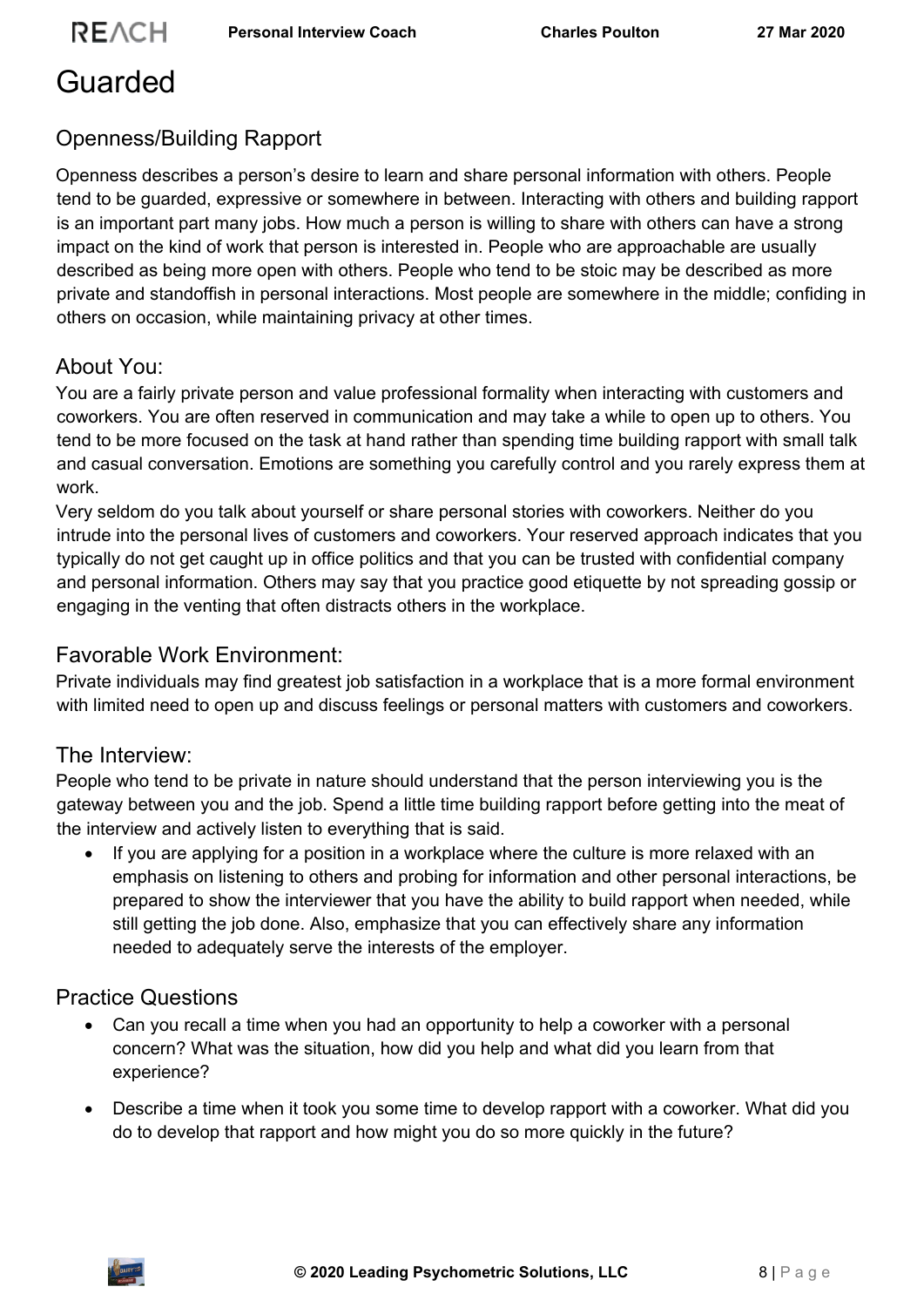## <span id="page-9-0"></span>Analytical

### Perception

Perception describes the thought process a person is most likely to take when analyzing situations and making decisions. When making decisions, people tend to be intuitive, analytical or somewhere in the middle. As such, a person could place a heavy reliance on feelings and experience or on the facts and analysis. One's approach, based on the context of the situation, can be the difference between a good or a poor decision. People who are more intuitive tend to rely on feelings and experience and more willing to "go with their gut" in making decisions. People who are more analytical usually follow a very logical and methodical analysis of the facts when making decisions. Most people are somewhere in the middle; using feelings and experience to make some decisions, while using careful thought and logic to make other decisions.

### About You:

You tend to be a rational thinker and prefer to rely on logic and analysis when making decisions and solving problems. An intense analytical approach may leave little room for emotion or gut instinct. A methodical approach is important to you when working on complicated tasks and you don't like to change a process once started. You like to know how things work and often enjoy studying the details. You prefer to have as much relevant and detailed information as you can before drawing conclusions. Coworkers value your level head; however your cautious nature may cause you to suffer from analysis paralysis at times. Overall, your coworkers count on your careful analysis as a check and balance for the team's decision-making.

#### Favorable Work Environment:

Detail-minded individuals may find the greatest satisfaction in positions that utilize their analytical skills and provides a steady paced environment that allows time for proper analysis and decision making.

#### The Interview:

People who are more detail-minded can use the interview to ask plenty of questions about the company and job they are seeking; however, they will want to make sure that they don't get bogged down in the details and miss the big-picture aspects of the job.

 If you are applying for a position in a very fast-paced environment that will require you to make decisions quickly, relying more on your gut feelings and intuition than careful analysis, be prepared to answer questions about your ability to think rapidly and come to a conclusion with limited information. Also, let the interviewer know you can shift gears when needed and make decisions even when you have less than ideal information.

- Can you recall a situation in which you were required to take action without having all the facts and information you thought you needed? What happened and what did you learn from that experience?
- Describe a time when you missed a good opportunity because you could not make up your mind quickly enough? How might you adjust your decision-making approach in the future?

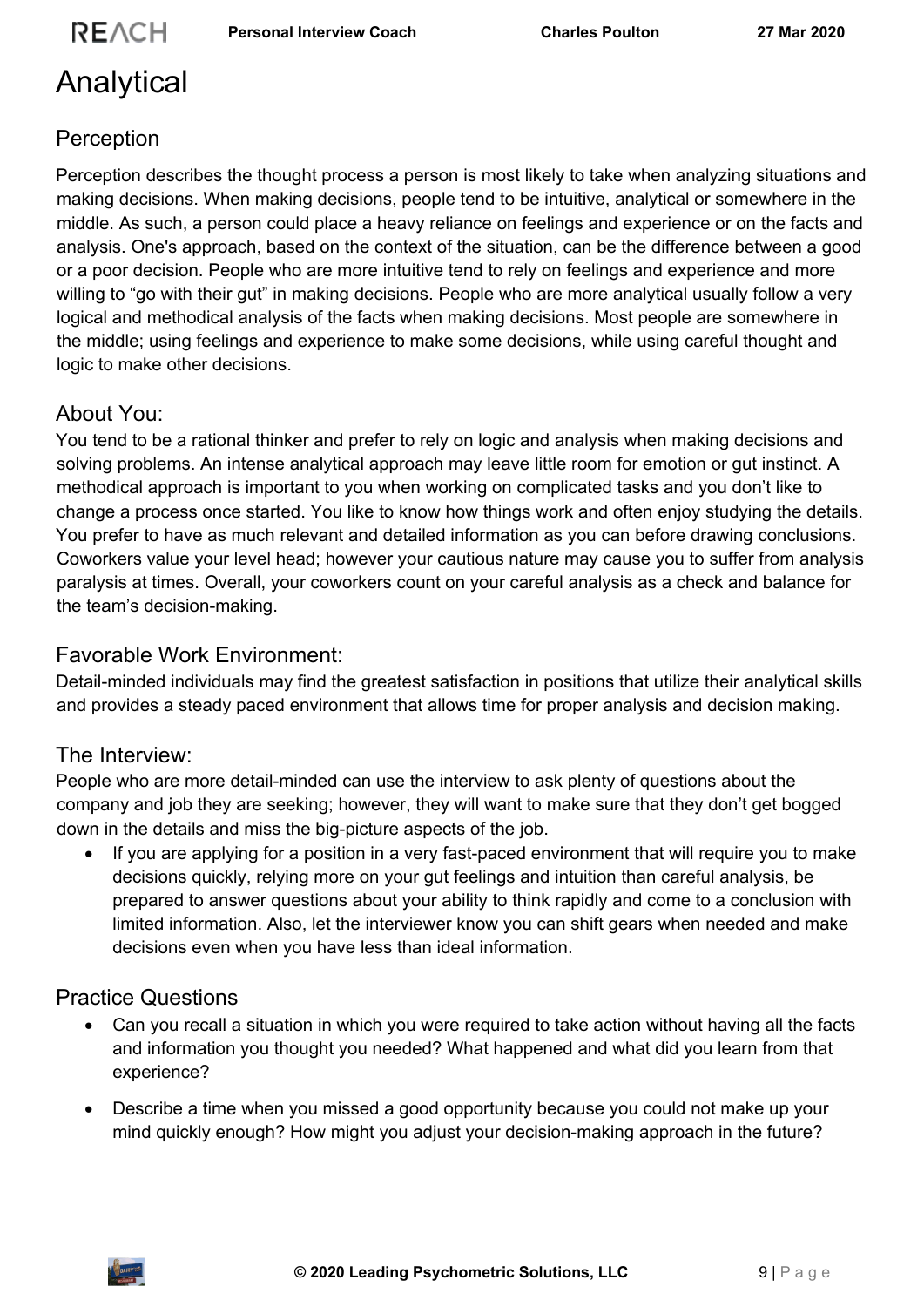## <span id="page-10-0"></span>Interview Tips

#### **Be on time.**

Nothing else matters if you don't get to the interview on time. Interviewers know that you will most likely be late for the job if you are late for the interview.

#### **Dress for the job you want.**

The world is becoming increasingly casual, so dress professionally and you will stand out. Clean and neat does not cost extra but it sure will make a positive impression. One standard rule of thumb is to dress for the job you want, not the job you have.

#### **Understand your Personal Style.**

Knowing your personal style can be as important as knowing your other qualifications for a job – maybe even more so by the time you reach the interview. With all else being equal, the interviewer will most likely select the candidate who is perceived as the best "fit". You need to know what that fit looks like relative to your style.

#### **Understand the Position Profile.**

You should understand key characteristics for the position you are seeking. If these are not clear from advertisements or job listings, you should ask the interviewer how high performers differ from others in the position. Only then will you be able to link your personal style to the job for a good fit. You will also be in a better position to overcome potential hesitations on the part of the interviewer based on perceptions of style rather than proven experience.

#### **Research the Job.**

Learn as much as you can about the position you are interviewing for, including the education, skills and experience that are required to be successful. You may not have the exact experience they are looking for, so be prepared to share related experiences and skills you developed elsewhere (such as with school projects, hobbies and volunteer activities).

#### **Research the Employer.**

Learn as much as you can about the potential employer and develop a case for why you should work there. Interviewers appreciate applicants who take the time to learn about an employer and can explain why they want to work there (something more than "I need a job"). Internet-based search engines allow research to be done easily.

#### **Prepare a Professional Resumé.**

Provide a resumé if you have not done so already. Bring a few extra copies in case the interviewer did not bring a copy, or if you want to introduce yourself to others in the process. You may need to refer to the resumé yourself during the interview. Many questions will arise from information on your resumé, so be very familiar with what you have written. Be precise and accurate.

#### **Ask plenty of questions.**

Remember an interview is a two-way street, not only is the interviewer trying to get a feel for your personal style, you should be getting a feel for the job. Interviewers expect questions, and the right questions can show that you have done your homework. Ask about the job and about the working environment. Ask questions that will open conversation around your strengths, while allowing you to better understand the organizational culture you may be joining.

#### **Be conscious of the Interviewer's Personal Style.**

Lean forward if they seem intense, relax if they lean back. Be observant. You might even ask about their pictures or office decorations, but go straight back to the interview if they are not receptive to small talk. Remember, your personal style shapes how you interact with others, so will theirs. If you can quickly determine similarities and differences in light of your style, you will be in a better position to exercise interpersonal agility – and REACH a better outcome in the process!

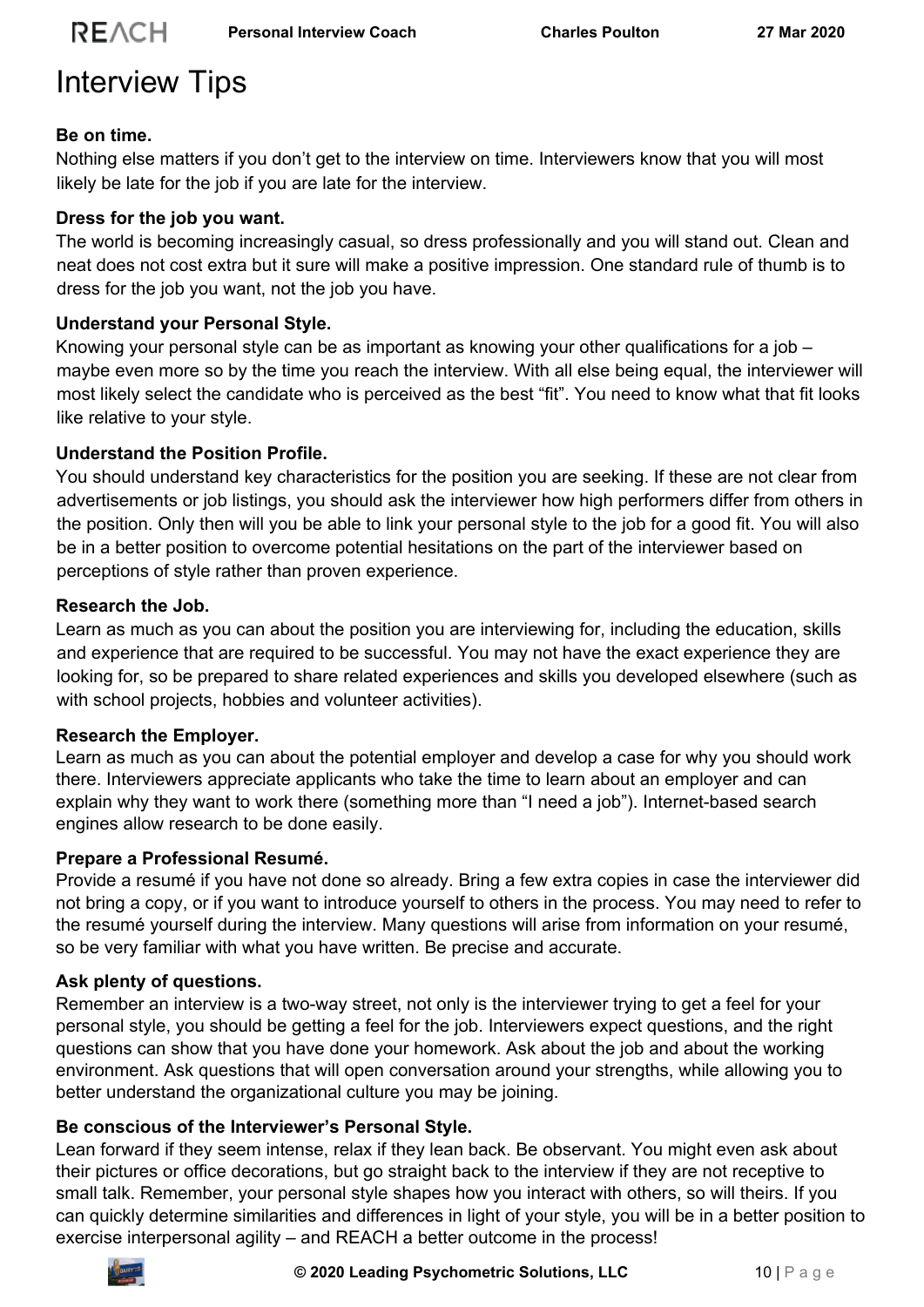### <span id="page-11-0"></span>Contact Information

For more information regarding the REACH suite of products and services available to help you develop and coach high performers, please contact your REACH Partner: